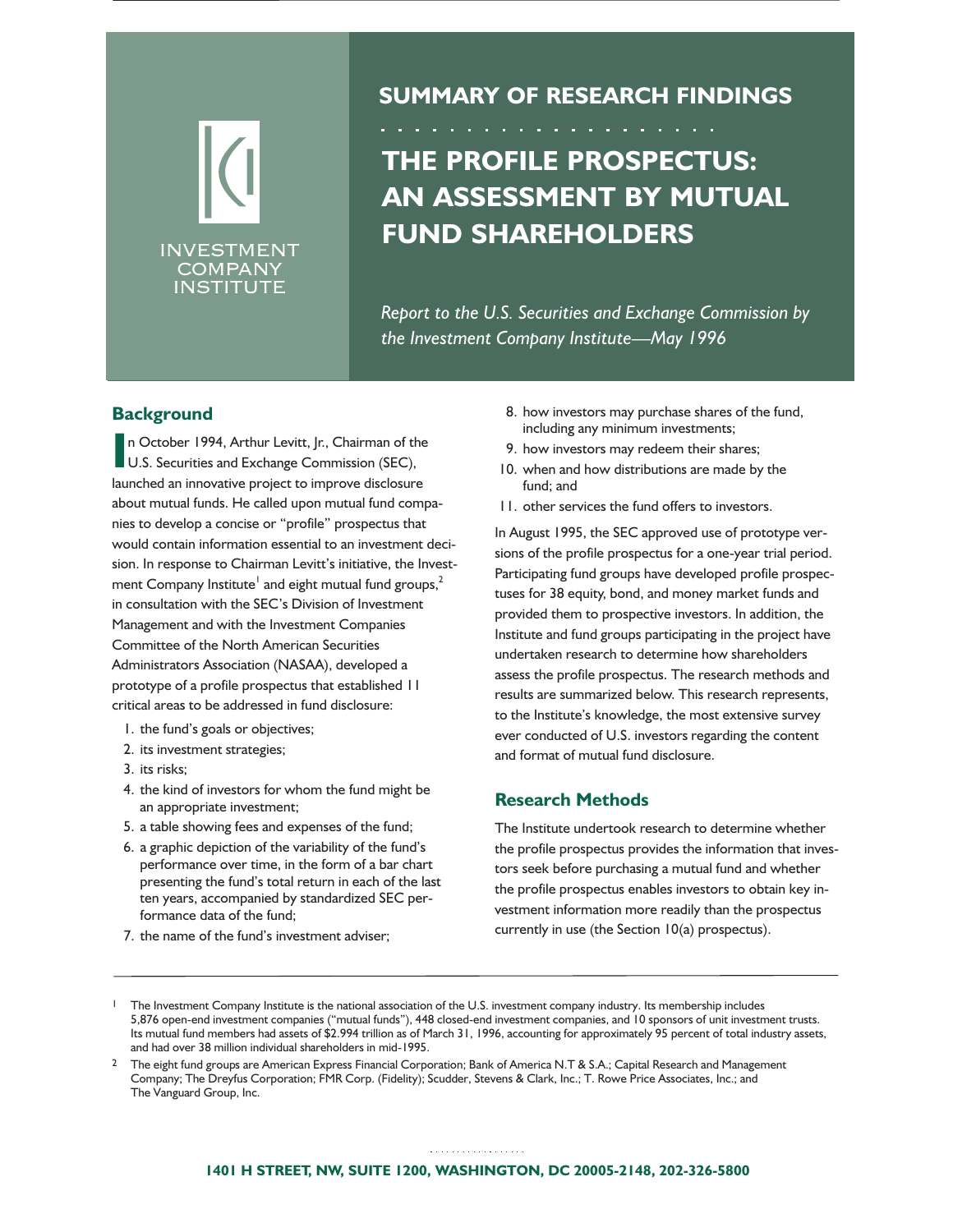The Institute engaged Response Analysis Corporation, an independent research firm, to conduct in-person interviews with over 1,000 randomly selected shareholders who had purchased at least one mutual fund in the preceding five years. Each recent buyer read a profile prospectus and a Section 10(a) prospectus for comparable types of mutual funds within the same fund family and evaluated and compared a number of features of the two prospectuses.

In addition, various fund groups participating in the profile prospectus initiative undertook research with their customers and, in some instances, with financial advisers to gauge the usefulness and effectiveness of the profile prospectus.<sup>3</sup> Each of the fund groups undertook quantitative research, but their approaches varied considerably. For example, some fund groups conducted surveys with randomly selected prospective investors who had been sent a profile prospectus along with a Section 10(a) prospectus and other fund materials. These prospective investors were asked to compare the features of the profile and Section 10(a) prospectuses. Another fund company surveyed a random sample of its shareholders and financial advisers through whom its funds are sold. Still another company interviewed a randomly selected sample of brokers who had sold a substantial volume of the company's funds in 1995.

# **Research Results**

The studies conducted by the Institute and its members provide important information about the needs of fund shareholders and the potential of the profile prospectus to serve as a model for effective disclosure. The research findings are presented in a two-volume report, *The Profile Prospectus: An Assessment by Mutual Fund Shareholders,* submitted to the SEC by the Institute on May 20, 1996. Volume I contains the results of the Institute's survey. Volume II contains the results of the research undertaken by Institute members.

As SEC Chairman Levitt observed in August 1995, research of this kind should help the Commission determine "what, if any, permanent changes to fund disclosure should be made" and "whether investors should be able to rely on a stand-alone profile...in deciding to invest in funds."<sup>4</sup> In light of the research findings summarized below, the Institute has recommended that the SEC propose rulemaking that would authorize the use of the profile prospectus, with enhancements to the prototype, and subject to strict conditions governing future use.<sup>5</sup>

The principal research findings by the Institute and participating fund groups are as follows.

### *1. The Section 10(a) prospectus is not meeting the needs of many investors for making investment decisions.*

- Many investors do not use or read the Section **10(a) prospectus.** Half of all recent fund investors surveyed by the Institute did not consult or use the Section 10(a) prospectus for *any* purpose before making their most recent purchases of a mutual fund.<sup>6</sup> Most investors who made no use of the Section 10(a) prospectus expressed a lack of a full understanding of mutual fund investing.
- Investors find the Section 10(a) prospectus to be **neither easy to use nor easy to understand.** In the Institute's survey, fewer than 36 percent of all respondents reported that it was very easy locating or understanding key investment items in the Section 10(a) prospectus. Investment risk posed the greatest challenge, with little more than one fifth saying that locating or understanding the risk information was very easy (Figures 1 and 2).

<sup>3</sup> Six of the eight participating fund groups conducted quantitative research on the profile prospectus, all of the results of which research are included in the Institute's report to the SEC.

<sup>4</sup> Remarks by Chairman Levitt at a press conference to announce the distribution of the profile prospectus to investors (July 31, 1995).

<sup>5</sup> See letter from Paul Schott Stevens, Senior Vice President and General Counsel, Investment Company Institute, to Barry Barbash, Director, Division of Investment Management, Securities and Exchange Commission (May 20, 1996).

<sup>6</sup> Previous Institute research found that a far smaller percentage of survey respondents—26 percent—indicated they had used the Section 10(a) prospectus as a source for mutual fund information. Whereas the current Institute research study is limited to recent purchasers, respondents to the earlier Institute study were broadly representative of all mutual fund shareholders. See *Piecing Together Shareholder Perceptions of Investment Risk* (Investment Company Institute, Spring 1993) at page 26.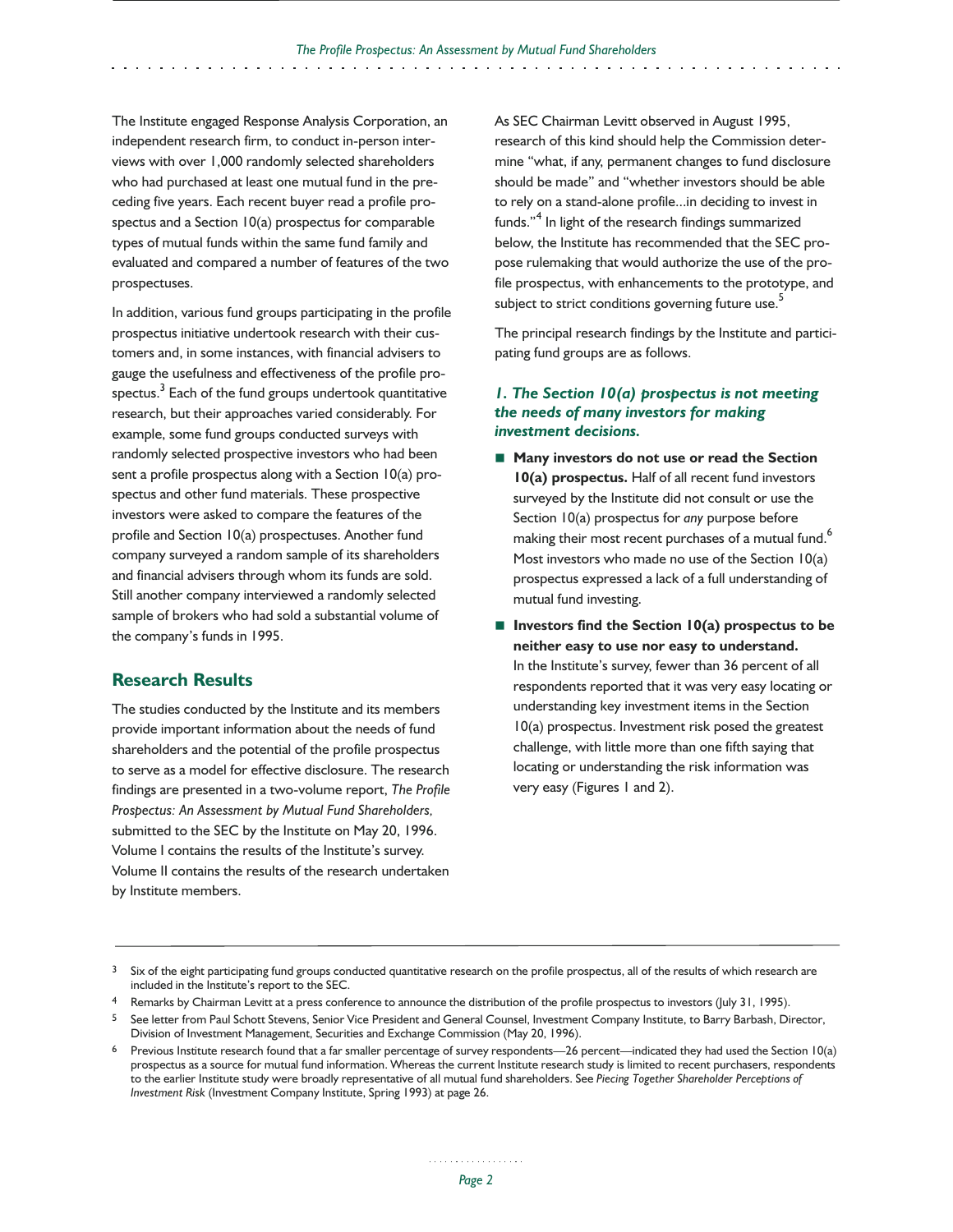# **Ease of Locating Selected Information in the Section 10(a) and Profile Prospectuses**

*(percent of recent buyers indicating very easy to locate)*

*Far more recent buyers found it very easy to locate important information in the profile prospectus.*



#### **Profile Prospectus**

 $\Box$  Section 10(a) Prospectus

#### *Note: Number of respondents varies.*

*Source: The Profile Prospectus: An Assessment by Mutual Fund Shareholders, Volume I, Institute Research (Investment Company Institute, May 1996).*

# *2. Mutual fund investors strongly favor the contents, format, and overall utility of the profile prospectus.*

■ **Investors believe the profile prospectus contains the right amount of information for making investment decisions.** Seventy percent of the recent fund buyers surveyed by the Institute stated that the profile prospectus provided them with the right amount of information with which to make investment decisions (Figure 3). Moreover, the format of the profile prospectus appealed equally to those investors who had used the Section 10(a) prospectus in their most recent purchases and to those who had not, an indication that the profile prospectus would be used broadly by both groups if it were available.

Scudder's survey of prospective investors found more than 80 percent saying that the profile prospectus was just the right length and more than 85 percent

# *Figure 2*

# **Ease of Understanding Selected Information in the Section 10(a) and Profile Prospectuses**

*(percent of recent buyers indicating very easy to understand)*





#### **Profile Prospectus**

 $\Box$  Section 10(a) Prospectus

*Note: Number of respondents varies.*

*Source: The Profile Prospectus: An Assessment by Mutual Fund Shareholders, Volume I, Institute Research (Investment Company Institute, May 1996).*

indicating that each of the 11 items in the profile prospectus was very useful in making an investment decision. Seventy-nine percent of respondents to Vanguard's survey of prospective investors rated the profile prospectus as excellent or good for providing sufficient information for making investment decisions.

■ **Investors can readily locate and easily understand information presented in the profile prospectus.** A majority of the recent fund investors surveyed by the Institute said it was very easy to locate key investment items in the profile prospectus, and a majority said it was very easy to understand the discussions of these items. For example, 72 percent of respondents said it was very easy to locate information on fund risks in the profile prospectus, and 56 percent said it was very easy to understand the discussion. (Figures 1 and 2).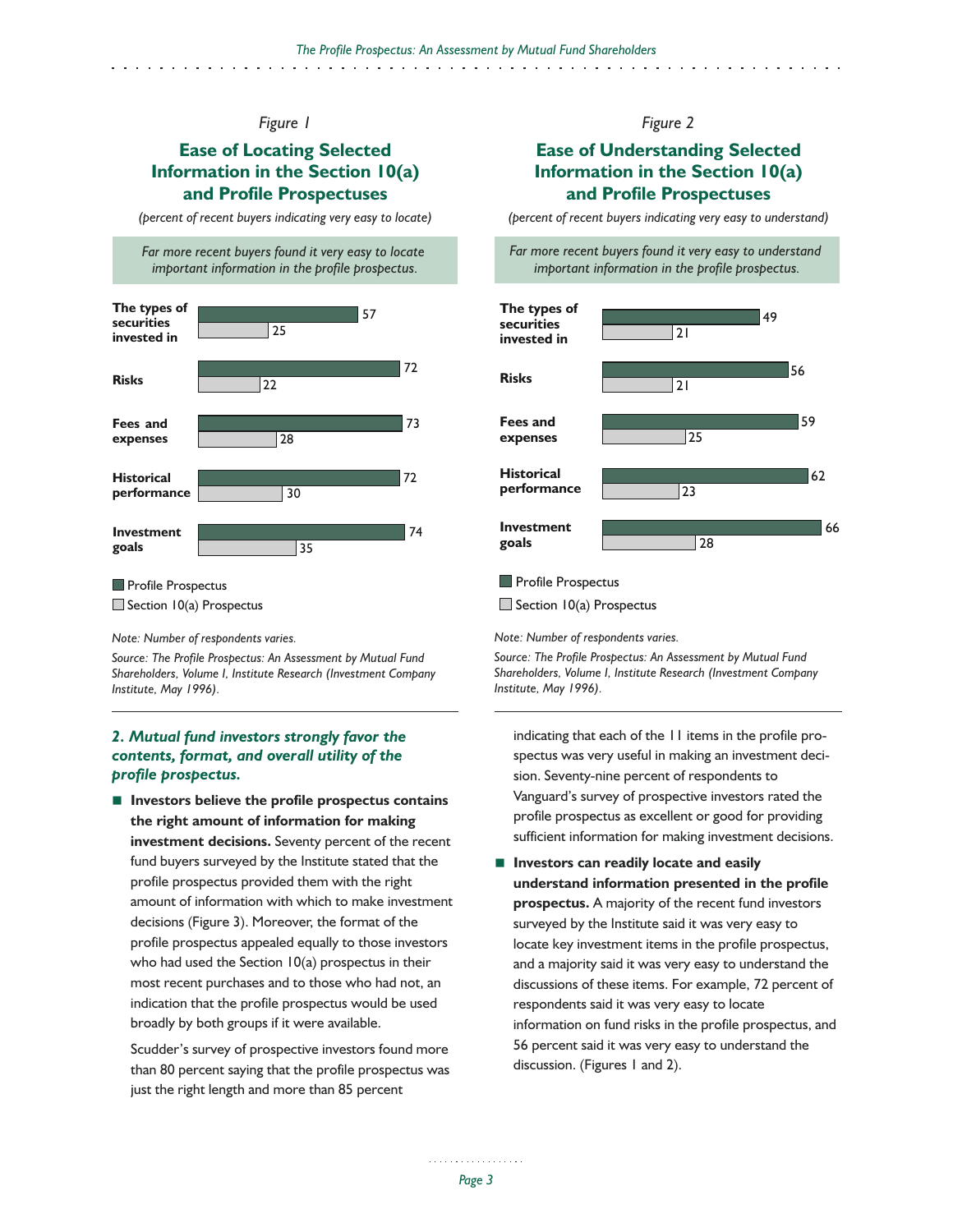# **Assessment of the Amount of Information in the Profile Prospectus**

*(percent of recent buyers)*

*Most recent buyers—including those who had used the Section 10(a) prospectus found that the profile prospectus had the right amount of information.*



More than 90 percent of fund inquirers responding to Fidelity's survey thought the profile prospectus' discussions of fund performance, goals, and risks were useful. Also in Fidelity's survey, more than three fifths of the prospective buyers thought the profile prospectus was better than the Section 10(a) prospectus for finding information and for presenting information clearly. In Scudder's survey, more than 80 percent indicated that the profile prospectus was easy to read, was wellorganized, and made it simple to focus on key issues about the fund.

■ **Investors regard the profile prospectus to be more useful than the Section 10(a) prospectus for making investment decisions.** Nearly 60 percent of recent fund buyers surveyed by the Institute rated the overall usefulness of the profile prospectus higher than that of the Section 10(a) prospectus. Even the majority of those investors who used a Section 10(a) prospectus in their most recent purchases rated the profile prospectus higher (Figure 4). In addition, two thirds of all recent buyers would place the profile prospectus at or near the top of their



list of information sources. In contrast, 57 percent put the Section 10(a) prospectus at the middle or bottom of the list.

In Fidelity's survey of prospective investors, more than half rated the profile prospectus as better than the Section 10(a) prospectus for making investment decisions. In Dreyfus' survey of prospective investors, 49 percent said the profile prospectus was extremely useful for making fund investment decisions.

■ **Professional financial advisers view the profile prospectus as assisting investors in their investment decisions.** In Capital Research's survey of financial advisers, 87 percent preferred the profile prospectus over the Section 10(a) prospectus for helping investors make an investment decision. In addition, the majority of advisers responding to American Express' survey gave higher marks to the layout, length, and content of the profile prospectus than to the Section 10(a) prospectus. For example, 56 percent of advisers rated the length of the profile prospectus as excellent, while only 10 percent of respondents gave the Section 10(a) prospectus this rating.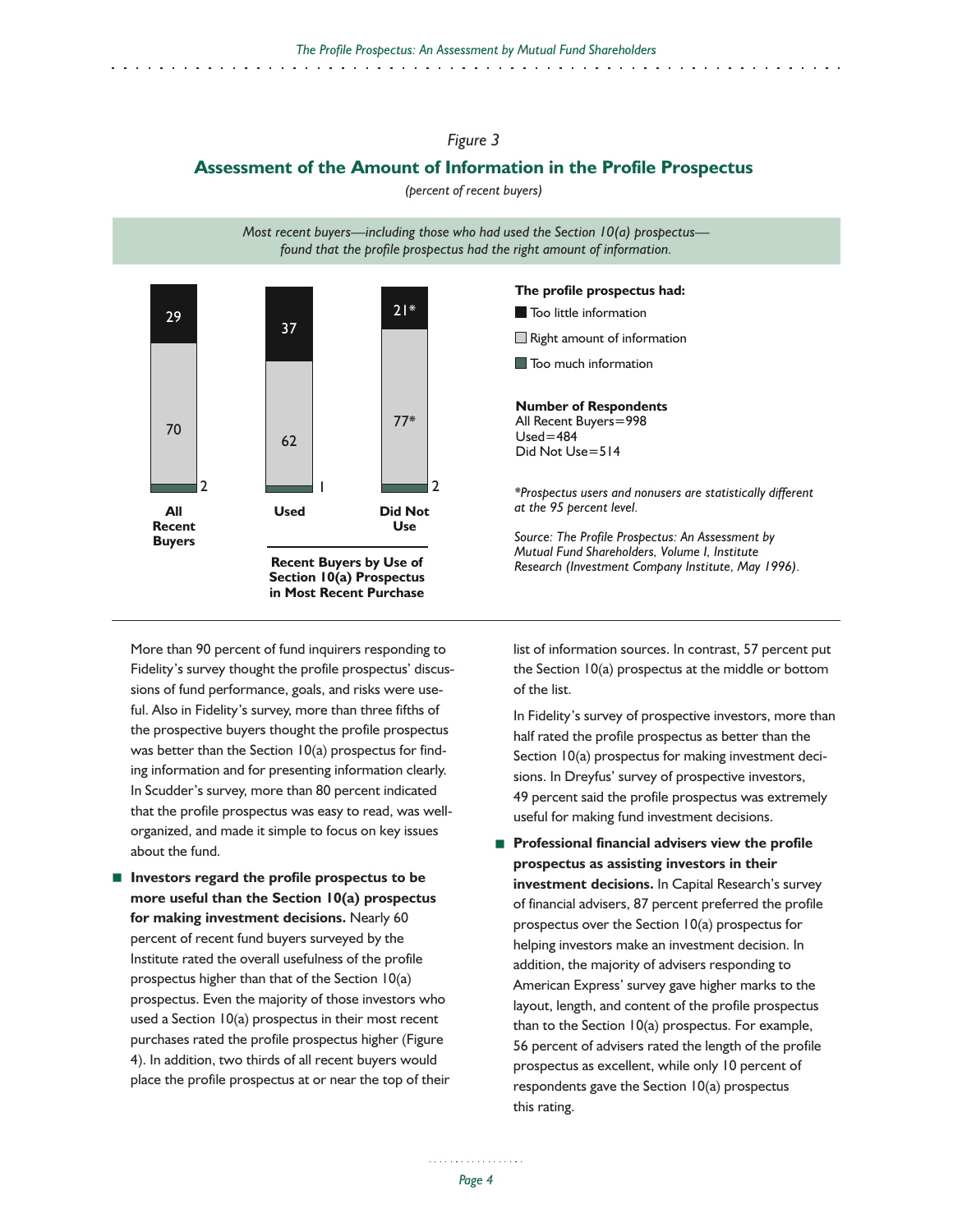# **Overall Assessment of the Profile Prospectus Relative to the Section 10(a) Prospectus**

*(percent of recent buyers)*

*Most recent buyers—including those who had used the Section 10(a) prospectus gave a higher evaluation to the profile prospectus.*



**Section 10(a) Prospectus in Most Recent Purchase**

# *3. The majority of investors who do not currently use the Section 10(a) prospectus would use the profile prospectus, if it were available.*

■ The Institute survey of recent fund buyers found **that 61 percent of those who had not consulted a Section 10(a) prospectus for any purpose stated they would be very likely to use the profile prospectus, if it were available.** Moreover, even among those who do use the Section 10(a) prospectus, 71 percent would be very likely to use the profile prospectus.

Research of the participating mutual fund companies also found that investors would use the profile prospectus. In Scudder's survey of prospective investors, 64 percent found the profile prospectus to be very useful for making investment decisions. In Vanguard's survey, 57 percent of prospective investors preferred the profile prospectus over the Section 10(a) prospectus for evaluating fund investments.

#### **Profile prospectus received:**

**Lower evaluation than** Section 10(a) prospectus Same evaluation as Section 10(a) prospectus Higher evaluation than Section 10(a) prospectus **Number of Respondents** All Recent Buyers=977  $Used = 476$ Did Not Use=502 *\*Prospectus users and nonusers are statistically different at the 95 percent level.*

*Source: The Profile Prospectus: An Assessment by Mutual Fund Shareholders, Volume I, Institute Research (Investment Company Institute, May 1996).*

# *4. Mutual fund shareholders would prefer to be provided with the profile prospectus for investment decisionmaking.*

■ **A** substantial majority of mutual fund investors **would like to receive the profile prospectus, provided the Section 10(a) prospectus would be available upon request.** Two thirds of recent fund investors surveyed by the Institute indicated that, in making an investment decision, they would like to receive the profile prospectus by itself or with the option of obtaining a Section 10(a) prospectus from the fund company (Figure 5).

Institute members' research also indicated that mutual fund investors would like the opportunity to use the profile prospectus in this fashion. For example, 62 percent of the shareholders in American Express' survey would prefer to receive the profile prospectus, either alone or with the option of requesting a Section  $10(a)$ prospectus.

. . . . . . . . . . . . . . . . . . *Page 5*